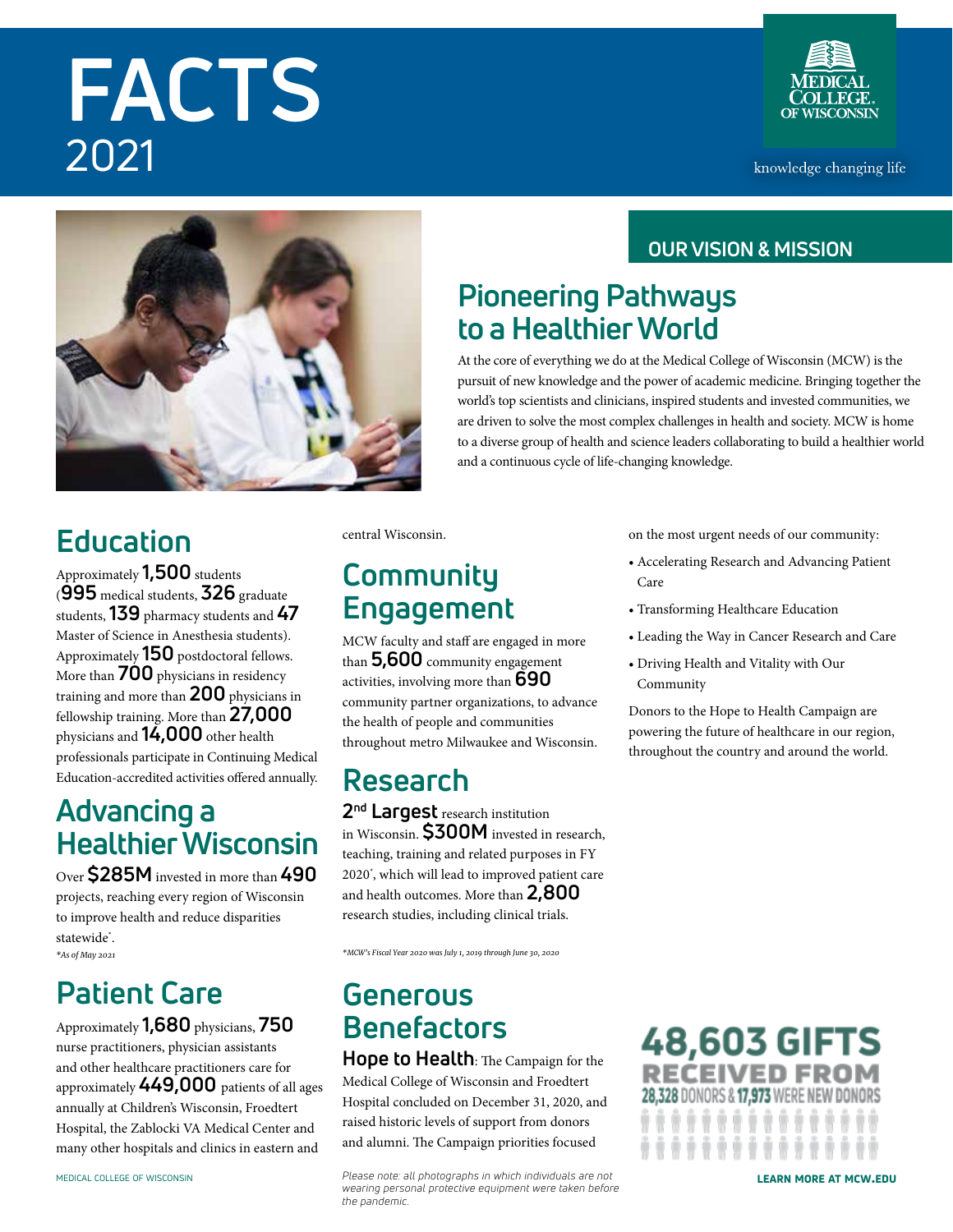# **Transforming Health Sciences Education**

The MCW School of Medicine, with campuses in Milwaukee,

Green Bay and Central Wisconsin, provides an innovative, rigorous and immersive curriculum that offers graduates a deep understanding of the healthcare needs in their respective communities.

- MCW-Milwaukee campus offers a four-year curriculum with opportunities to explore a wide variety of Scholarly Pathways that allow students to individualize their medical training while considering career paths of interest.
- In addition to our four-year curriculum, students on the MCW-Milwaukee regional campuses at MCW-Green Bay and MCW-Central Wisconsin can take advantage of a calendar-efficient accelerated track that allows them to graduate from medical school in three years. Students interested in this track are ideally interested in careers in primary care or psychiatry.
- MCW's Anesthesiologist Assistant Program (MSA) in Milwaukee is the first in the state to train anesthesiologist assistants who will work under the direction of physician anesthesiologists after graduation. The curriculum immerses students in all areas of anesthesia knowledge throughout the 28-month program, transforming students into expert clinicians.

MCW is working to ensure that a greater percentage of graduates remain in Wisconsin to practice after graduation. The School of Medicine will help provide future physicians in communities across the state, particularly in areas where doctors are needed the most.

### **School of Medicine Campuses**

### Our Partners in Wisconsin

### **Central Wisconsin Region**

- Ascension
- Aspirus Inc.
- Evergreen Surgical
- Hospital Sisters Health System Eastern Wisconsin Division
- Marshfield Clinic
- Mayo Clinic
- Northcentral Technical **College**
- Oakleaf
- Prairie Ridge Health
- Prevea Health
- Surgical Associates
- UW-Stevens Point (at all 3 locations: Stevens Point, Wausau and Marshfield)
- Wausau VA Clinic
- Additional hospitals, clinics and organizations provide clinical experiences for medical students in the region

### **Green Bay Region**

- Bellin College
- Bellin Health
- Hospital Sisters Health System Eastern Wisconsin Division
- Milo C. Huempfner VA Outpatient Clinic
- Northeast Wisconsin Technical College
- Prevea Health
- St. Norbert College
- UW-Green Bay

#### **Milwaukee**

- Children's Wisconsin
- The Froedtert & the Medical College of Wisconsin regional health network
- Versiti Blood Research Institute/Versiti Blood Center of Wisconsin
- Zablocki VA Medical Center
- Additional hospitals, clinics
- and organizations that provide clinical experience MEDICAL COLLEGE OF WISCONSIN **Formedical students and analysis of the medical students** and the more at more at mcw.edu

### **SCHOOL OF MEDICINE GRADUATE SCHOOL OF BIOMEDICAL SCIENCES**

#### **Doctorate Degrees**

- Biochemistry
- Biomedical Engineering (joint with Marquette)
- Biophysics
- Biostatistics
- Cell & Developmental Biology
- Microbiology & Immunology
- Pharmacology & Toxicology
- Physiology
- Public & Community Health
- Public Health

#### **Interdisciplinary Programs:**

- Biomedical Sciences
- Neurosciences

#### **Concentration (PhD only):**

• Basic & Translational Science

#### **Master's Degrees:**

- Bioethics
- Bioinformatics (Marquette) • Biostatistics & Data Science
- Clinical & Translational
- Science
- Genetic Counceling
- Global Health Equity
- Healthcare Technologies Management (Marquette)
- Medical Physiology
- Precision Medicine
- Public Health

### **Graduate Certificates:**

- Advanced Qualification in Human Subject Protection
- AMA Bioethics
- Clinical Bioethics
- Clinical & Translational Science
- Community Health Assessment & Planning
- Neuroethics
- Population Health Management
- Precision Medicine
- Public Health
- Public Health Ethics
- Research Ethics

#### **Degree Programs with the MCW School of Medicine:**

- MD/MS (Clinical & Translational Science)
- MD/PhD (Medical Scientist Training Program)
- MD/MPH (Public Health)



#### $\boldsymbol{\Omega}$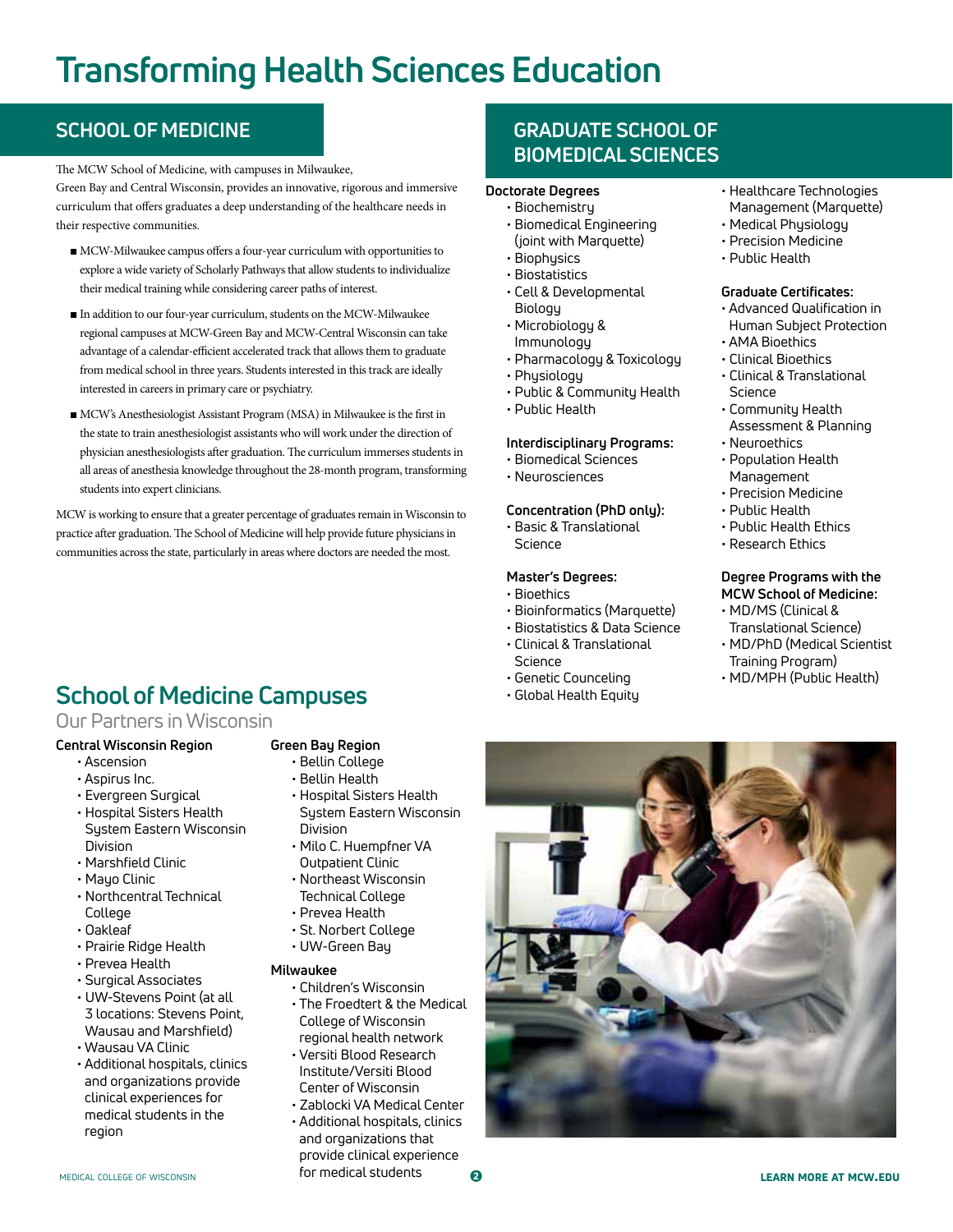### **SCHOOL OF PHARMACY**

The Medical College of Wisconsin (MCW) School of Pharmacy is preparing the next generation of pharmacists to engage in team-based, patient-centered care in a multitude of practice settings, including primary care.

- With the only three-year Doctor of Pharmacy (PharmD) program located on an academic medical center in the Midwest, the MCW School of Pharmacy offers a curriculum featuring cutting-edge technologies, early clinical experiences and interprofessional, team-based learning models, as well as access to world-renowned resources.
- The PharmD program provides training in advanced practice skills, extensive exposure to a variety of clinical settings and world-class research in specialties such as precision medicine, pharmacogenomics, cancer and psychiatry. MCW School of Pharmacy graduates will be fully prepared for the new demands and opportunities of a rapidly evolving profession, with the knowledge, skills and abilities to ensure high-quality healthcare continues for future generations in both urban and rural communities.
- The aim of the MCW School of Pharmacy is not only to educate the pharmacist of today and the future, but also to create new and innovative practice models and interprofessional healthcare teams that leverage the role of the pharmacist to deliver patient-centered care with improved health outcomes.



### **Accreditation**

- The Medical College of Wisconsin is accredited by the Higher Learning Commission (HLC).\*
- The Medical College of Wisconsin School of Pharmacy's Doctor of Pharmacy program has been granted full accreditation by the Accreditation Council for Pharmacy Education.
- The Medical College of Wisconsin School of Medicine has been awarded full accreditation by the Liaison Committee on Medical Education (LCME) for the maximum eight years.\*\*
- The Accreditation Council for Graduate Medical Education has accredited residency and fellowship training in 98 medical specialties and subspecialties.
- The Medical College of Wisconsin is accredited by the Accreditation Council for Continuing Medical Education.
- The Medical College of Wisconsin is an approved provider of nurse practitioner continuing education by the American Association of Nurse Practitioners.
- The Medical College of Wisconsin is an approved provider of physician assistant continuing education by the American Academy of Physician Assistants.
- The Medical College of Wisconsin is an approved sponsor of continuing education by the American Psychological Association.
- The Medical College of Wisconsin is an approved provider of social work continuing education by the National Association of Social Workers.

*\*The HLC is the one of six regional institutional accreditors in the United States, and accredits degreegranting post-secondary educational institutions in the North Central region.*

*\*\*The LCME is the accrediting body of all US allopathic (MD-granting) medical schools.*

### **Contact Us: Medical College of Wisconsin**

**Medical School mcw.edu/medicalschool**

**Graduate School mcw.edu/gradschool**

**Pharmacy School mcw.edu/pharmacy**

#### **Find a Doctor**

**See our online physician directory at mcw.edu/find-a-doctor**

**Join Our Team mcw.edu/careers**

#### **Give to MCW**

**The investment you make in MCW today will change someone's tomorrow. mcw.edu/giving**

**Our History mcw.edu/history**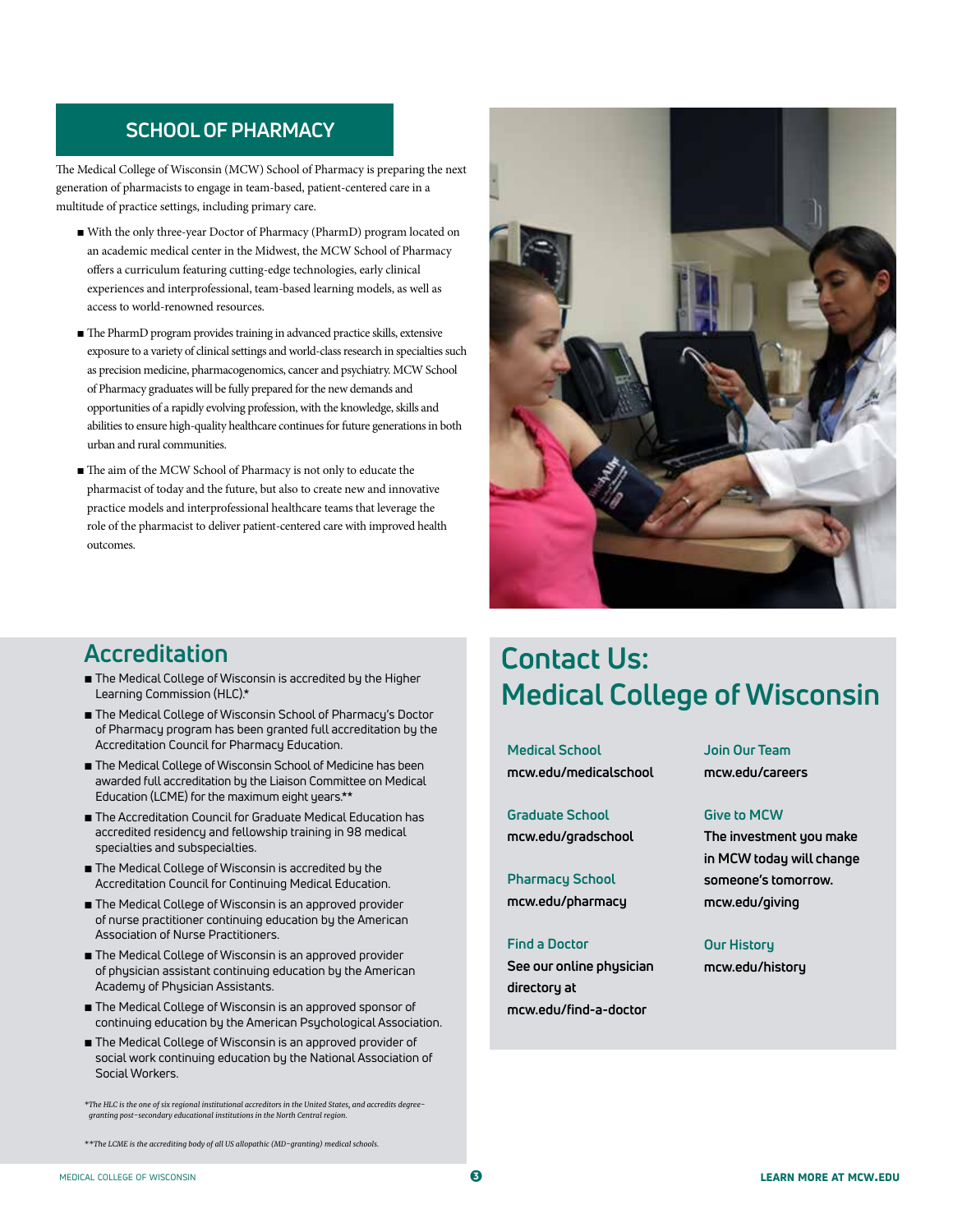# **Advancing Innovation**

The Medical College of Wisconsin (MCW) is a major national research center and the secondlargest research institution in Wisconsin.

### **Funding and Studies**

- \$300 million invested in research, teaching, training and related purposes in FY 2020\*, which will lead to improved patient care and health outcomes. Includes:
	- \$110.2 million from the National Institutes of Health (NIH)
	- \$21.0 million from other federal agencies
	- \$104.7 million from other external sponsors
	- \$64.3 million from MCW institutional support in FY 2021
- MCW ranks in the top third of all US medical schools in NIH research support.
- Nearly 2,800 research studies, including clinical trials, conducted in MCW's FY 2020.

*\*MCW's Fiscal Year 2020 was July 1, 2019 through June 30, 2020*

### **Discoveries and Technology Transfer**

- 45 new discoveries and inventions reported in MCW's FY 2021.
- Portfolio includes 321 active technologies covered by more than 594 pending and issued US and foreign patents.
- 70 technology license and option agreements with pharmaceutical, biotechnology, imaging, medical device and software companies.
- MCW translates science into clinical care through technology development collaborations with industry, including startup ventures. Startups with which MCW has signed licenses or options include XLock Biosciences, Durametrix, and PainSTakers.



- Cardiovascular Center
- Center for Advancing Population Science
- Center for AIDS Intervention Research
- Center for Imaging Research
- Center for Immunology
- Center for International Blood and Marrow Transplant Research
- Center for the Advancement of Women in Science and Medicine
- Clinical and Translational Science Institute of Southeast Wisconsin
- Comprehensive Injury Center
- Genomic Sciences and Precision Medicine Center
- Institute for Health & Equity
- Neuroscience Research Center
- The Robert D. and Patricia E. Kern Institute for the Transformation of Medical Education

*MCW research is accredited by the Association for the Accreditation of Human Research Protection Programs and the Association for Assessment and Accreditation of Laboratory Animal Care.*

### **Centers and Institutes**

■ Cancer Center

### **A Major Employer**

**MCW employs**: > 6,440 faculty and staff (5,440 full-time equivalents); Faculty: >1,895 full-time and ~135 part-time; Staff: >3,540 full-time / >865 part-time

**Milwaukee Campus:** 6,016 faculty and staff work on the Milwaukee campus

**Other locations:** >425 faculty and staff work at 30 other healthcare facilities and other locations in eastern and central Wisconsin

**Volunteer Faculty:** More than 2,300 physicians from the community

Private Employer: MCW is the 7<sup>th</sup> largest private employer in metro Milwaukee

**Medical School:** 3rd largest private medical school in the nation

### **MCW Libraries as a Resource**

- Provides information support and services to clinicians, researchers, educators, students and the community.
- Maintains a virtual library of 11,150 electronic journals, 69 databases and 13,552 electronic books.
- Located at MCW-Milwaukee, with a clinical library at Froedtert Hospital and clinical services at Children's Wisconsin.
- Serves more than 20,000 people affiliated with the Medical College of Wisconsin, Froedtert Hospital, Children's Wisconsin and others.
- Open to the public, including patients and their families, and is a designated Resource Library of the National Network of Libraries of Medicine.

**research centers, research cores and shared resources:** mcw.edu/research

resources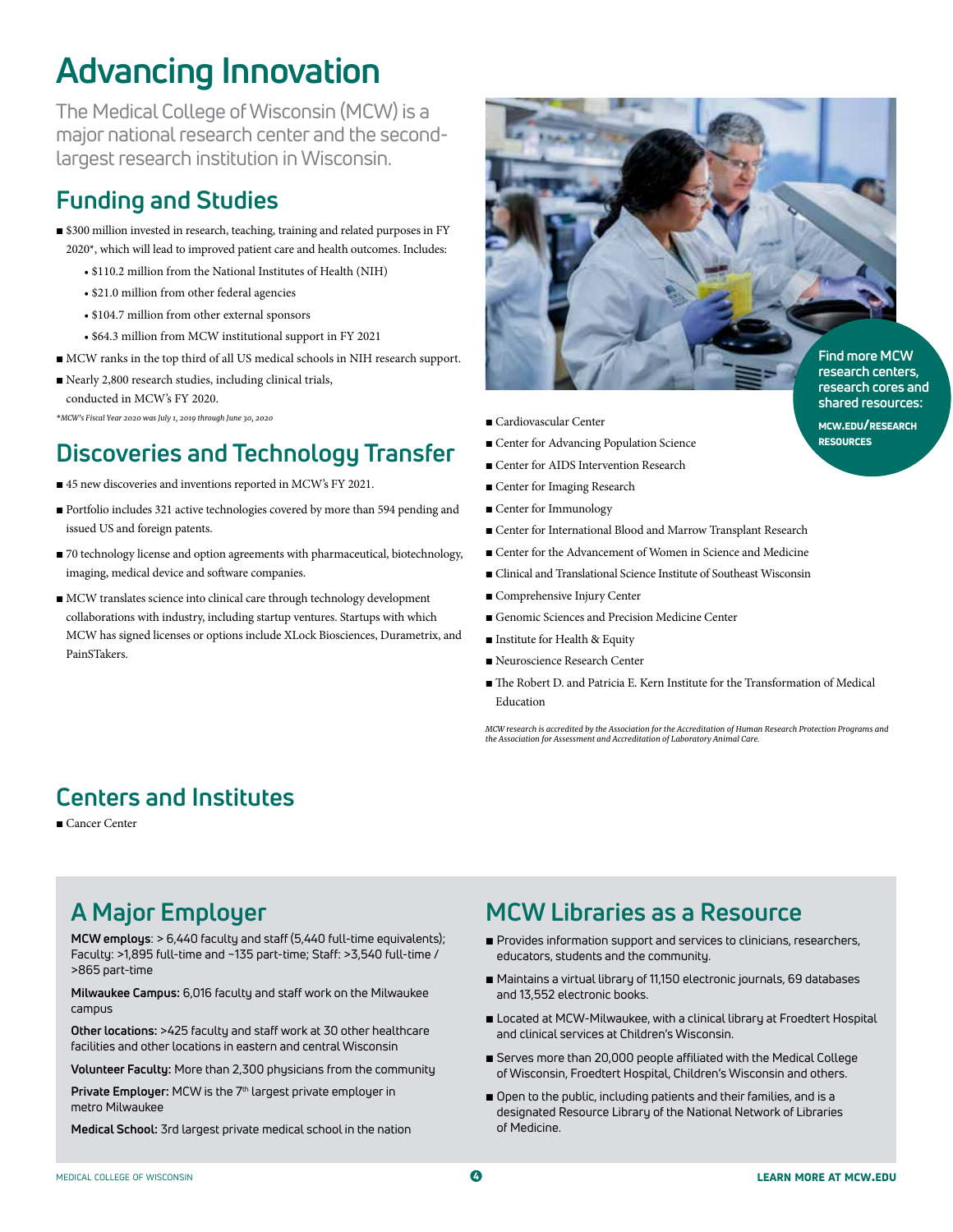# **Harnessing the Power of Academic Medicine**

- Approximately 1,650 Medical College of Wisconsin physicians.
- Approximately 750 nurse practitioners, physician assistants and other healthcare providers offering every medical specialty and subspecialty.
- Caring for greater than 449,000 patients, representing approx. 3.1 million patient visits annually.
- More than 500 MCW faculty physicians are listed in the 2019-2020 Best Doctors in America<sup>\*</sup>.

### **Providing Patient Care**

- Adult patient care at 15 hospitals and 50 clinics throughout Wisconsin through the *Medical College Physicians* group practice
- More than 70 pediatric specialties are offered by providers from *Children's Specialty Group*, a joint venture with Children's Wisconsin, at locations throughout the state
- Primary and specialty care at 34 health centers and clinics through the *Froedtert & the Medical College of Wisconsin Community Physicians*, a joint clinical practice group with Froedtert Health

### **Milwaukee Regional Medical Center (MRMC)**

#### **The MRMC comprises six organizations working in collaboration:**

- Children's Hospital of Wisconsin (298 beds) • Curative Care
- Froedtert Hospital (604 beds)
- Medical College of Wisconsin
- Milwaukee County Behavioral Health Division
- Versiti Blood Research Institute/Versiti Blood Center of Wisconsin



### **Clinical Practice Locations**

MCW physicians and practitioners see patients at the Froedtert & MCW regional health network facilities, Children's Wisconsin facilities and the Zablocki VA Medical Center – and many other hospitals and clinics in eastern and central Wisconsin.

### **The Froedtert & the Medical College of Wisconsin regional**

**health network** is a partnership between Froedtert Health and the Medical College of Wisconsin supporting a shared mission of patient care, innovation, medical research and education. Our health network operates eastern Wisconsin's only academic medical center and adult Level I Trauma Center at Froedtert Hospital (Milwaukee), an internationally recognized training and research center engaged in thousands of clinical trials and studies. The Froedtert & MCW regional health network, which includes eight hospital locations, nearly 2,000 physicians and more than 45 health centers and clinics, draws patients from throughout the Midwest and the nation. In our most recent fiscal year, outpatient visits exceeded 1.2 million, inpatient admissions to our hospitals were 52,807 and visits to our network physicians totaled 947,136. froedtert.com

### **Children's Wisconsin**

is the region's only independent healthcare system dedicated solely to the health of children. The hospital, with locations in Milwaukee and Neenah, Wis., is recognized as one of the leading pediatric healthcare centers in the US. It is ranked in six specialty areas in *U.S. News & World Report's* 2020-21 Best Children's Hospitals report. Children's provides primary care, specialty care, urgent care, emergency care, community health services, foster and adoption services, child and family counseling, child advocacy services and family resource centers. childrenswi.org

### **Clement J. Zablocki VA Medical**

**Center** is one of the busiest and most comprehensive centers operated by the Department of Veterans Affairs. milwaukee.va.gov

### **Other patient care locations.**

MCW physicians and practitioners provide primary and specialty care at many other hospitals and clinics in metro Milwaukee and eastern and central Wisconsin, including:

#### **Fox Valley:**

 Affinity Mercy Medical Center in Oshkosh and Affinity St. Elizabeth Hospital in Appleton, both part of Ascension; Agnesian St. Agnes Hospital in Fond du Lac; ThedaCare

#### **Green Bay:**

 Bellin, Prevea Health and Hospital Sisters Health System, Women's Specialty Care

#### **Metro Milwaukee:**

Columbia St. Mary's Hospital – Milwaukee and Ozaukee campuses and Wheaton Franciscan – Elmbrook, St. Francis and St. Joseph hospitals, all part of Ascension; Sixteenth Street Community Health Center

#### **Northern Wisconsin:**

Aspirus in Wausau

#### mcw.edu/clinics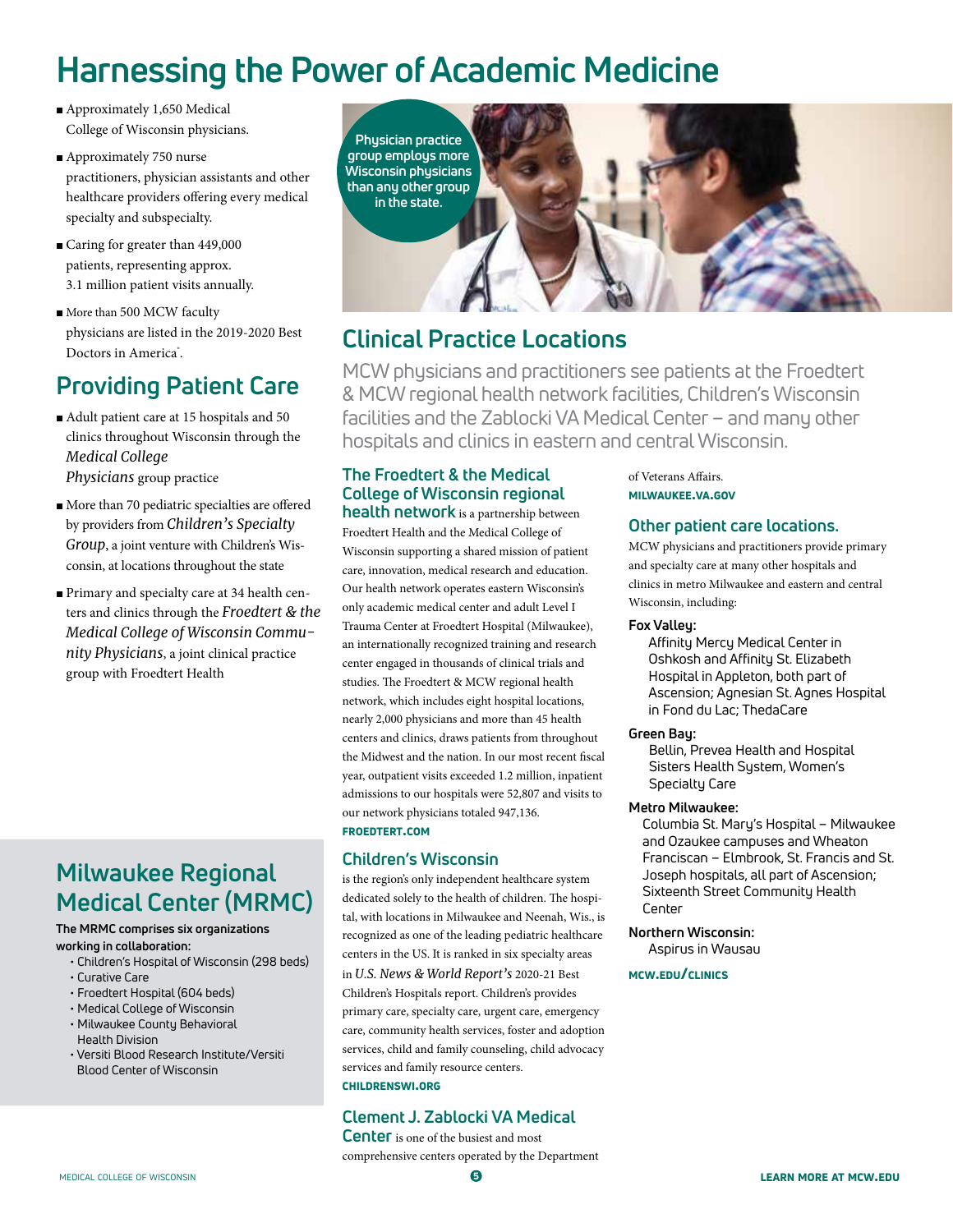# **Building a Healthier World Together**

### **ADVANCING A HEALTHIER WISCONSIN (AHW) ENDOWMENT BUILDING HEALTHIER COMMUNITIES**

The Advancing a Healthier Wisconsin Endowment (AHW) is a statewide health philanthropy dedicated to building a healthier Wisconsin today and for generations to come.

AHW was established by the Medical College of Wisconsin to steward a generous financial gift from Blue Cross Blue Shield United of Wisconsin and launched its first funding awards in 2004.

Today, AHW continues to proudly call the MCW School of Medicine home. It is this strategic placement in the third largest private medical school in the nation – and within Wisconsin's largest private research institution – that enables AHW to combine the power of philanthropy with that of academic medicine to serve as a catalyst for positive change statewide.

AHW has invested more than \$285 million in funding awards to more than 490 initiatives\* that are improving the health of Wisconsin residents. Through its cellsto-society approach, AHW's investments in community- and MCW-led health improvement projects are:

- **Transforming the landscape of the health research, healthcare, and community health workforce** by supporting efforts to develop and grow a workforce poised to meet the diverse needs of Wisconsin residents.
- **Driving research discoveries** by advancing the work of biomedical researchers to translate research from the lab bench to patient bedside to community and back, creating the new knowledge necessary to address Wisconsin's health needs.
- **Putting research into action** by driving population and community health studies that inform better programs, policies and practices to advance health equity statewide.
- **Weaving good health into the fabric of Wisconsin communities** by responding to critical community needs and enabling partners to change the complex policies and systems that make good health available to all.

For more than 15 years, AHW has served as a resource to those improving health across Wisconsin by not only investing in promising biomedical research, community health initiatives, and the development of the healthcare and public health workforce, but by creating opportunities and resources to extend the impact of these investments so that every day, in ways both big and small, AHW is impacting lives for the better*.*

### mcw.edu/ahw

*\*As of May 2021*

The Medical College of Wisconsin's community engagement mission focuses on building productive partnerships with communities in Wisconsin and beyond. Through these partnerships and the relationships that sustain them, MCW and its community collaborators work together to make a greater impact on addressing Wisconsin's critical health needs.

### **MCW was recognized as a top institution in Community Engagement and Community Service**

as a finalist for the *Spencer Foreman Award* in 2017 from the Association of American Medical Colleges. MCW is the only medical school recognized among the top three institutions more than once over a 15-year span. MCW is one of four medical schools nationwide to have ever received the Carnegie Community Engagement Classification when it was awarded in 2015. In 2020, MCW was awarded the *Campus Compact Richard Guarasci Award for Institutional Transformation*, noting that MCW demonstrates a deep strategic commitment to community and is embracing its responsibility as a placebased institution to address diverse health needs throughout Wisconsin.

### **Collectively, 1,811 MCW faculty and staff have participated in more than 5,600 community engagement activities during the past two years,** involving

more than 690 community partner organizations. Activities fall within the categories of education, research, advocacy & policy, clinical care, outreach & service, publications & presentations, events and awards.

#### **Coalesced around a vision for Milwaukee that is equitable, healthy and thriving for all,** the ThriveOn

Collaboration's programs and investments focus on matters related to economic opportunity, health and wellness, early childhood education, housing and social cohesion. The place-based collaboration is designed to bring economic and social benefit to the community, leveraging the complementary expertise and resources of the Greater Milwaukee Foundation (GMF), MCW and Royal Capital Group. The community-centered ThriveOn Collaboration announced "ThriveOn King" as the name of its physical home at 2153 N. Martin Luther King Jr. Dr., the home of the former Gimbels and Schuster's Department Stores, to house the offices for GMF and some community-engaged departments from MCW along with firstfloor options to support the community.

### **The MCW Office of Community Engagement (OCE)**

provides a broad range of programs, services and tools to further develop MCW's capacity to partner with communities. As a primary resource and catalyst for community engagement projects for MCW and community partners, the OCE effectively impacts how MCW addresses health equity and social disparities across Wisconsin.

mcw.edu/community